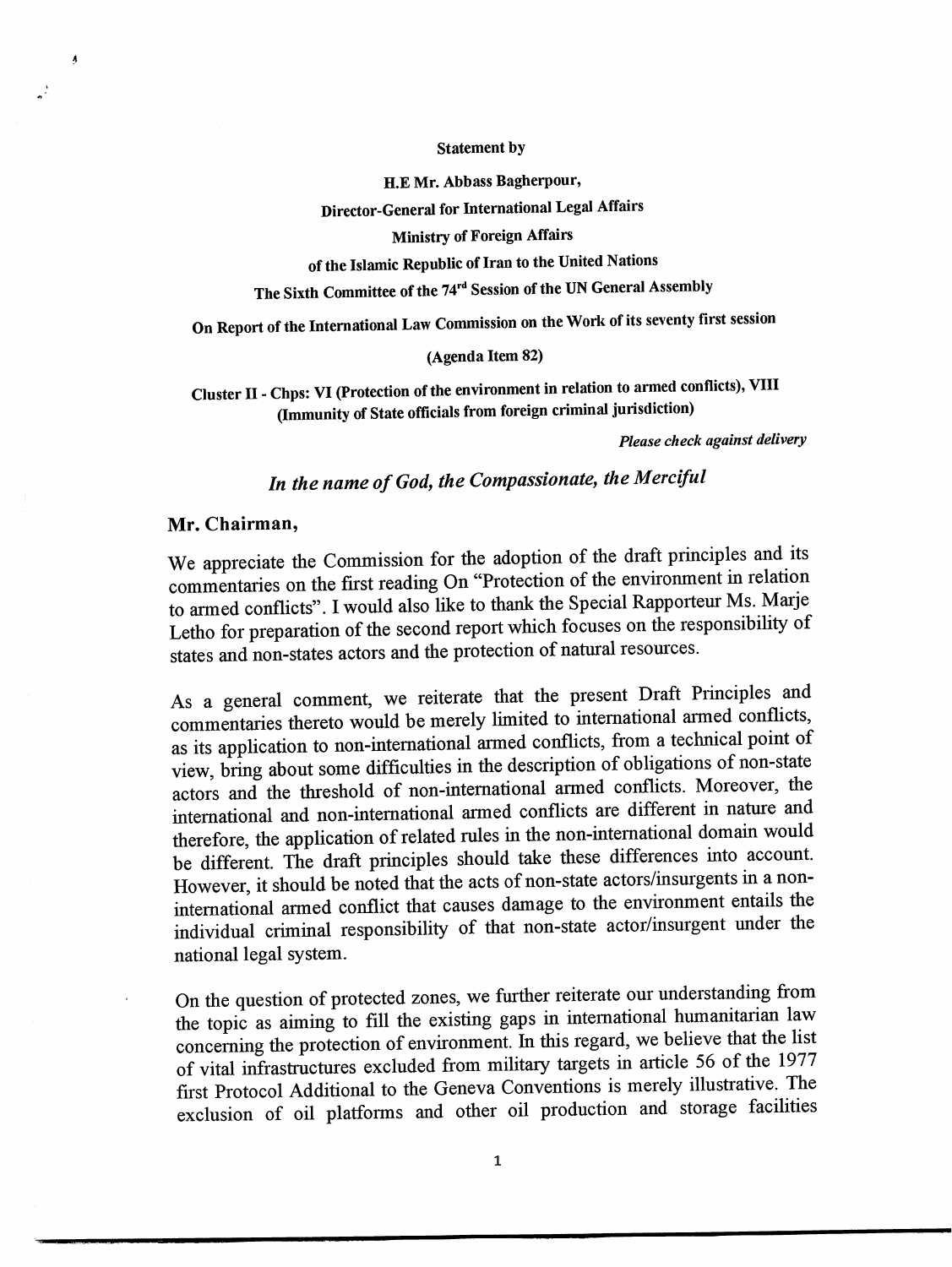especially those built in the continental shelf has proven to run counter to the purposes of the drafters of said article to protect the environment.

 $\ddot{\phantom{a}}$ 

With regard to the definition of environment including natural resources, my delegation is of the view that natural resources are not limited to the mineral resources, but it includes the other high-value resources like water. It is noteworthy that the illegal exploitation of natural resources and diversion of the routes of the watercourses in occupied territories by occupying power can seriously impair the environment. In this regard, we emphasize that the principle of prohibition of pillage is applicable in situation of occupation as well as durmg and after the armed conflict.

In considering the definition of occupation in relation to armed conflict, we concur with the commission (stipulated in document A/74/10, p. 265) that the established understanding of the concept of occupation is based on article 42 of the Hague Regulations of 1907. In this context, we maintain that presence of armed forces is only one of requirement of the occupation and the criteria of control of territory without presence of armed forces also should be taken into account. This notion also has been confirmed and recognized by the International Court of Justice which has referred to it as the exclusive standard for determining the existence of a situation of occupation under the law of armed conflict.

On the Draft Principle 8 regarding the human displacement, we are of the view that this draft principle could be, under law of occupation, useful to apply to the sitaation of occupation. Furthermore, we believe that the occupying power has a duty to avoid the forced displacement of the population when they are not in a serious danger.

## Mr. Chairman,

Turning to the topic "Immunity of State officials from foreign criminal jurisdiction", my delegation would like to thank the Special Rapporteur Ms. Concepción Escobar Hernández, for preparation of the seventh report which continues to address the consideration of procedural aspects of immunity.

At the outset, we make following comments on the draft article 7, as one of most controversial draft articles from methodological and substantive point of view.

1- We express again our disappointment with the manner in which draft article 7 has been provisionally drafted. The adoption of Articles through vote in the Commission is a matter of concern and not only may have an adverse impact on the working methods of the Commission but also indicates that there has been a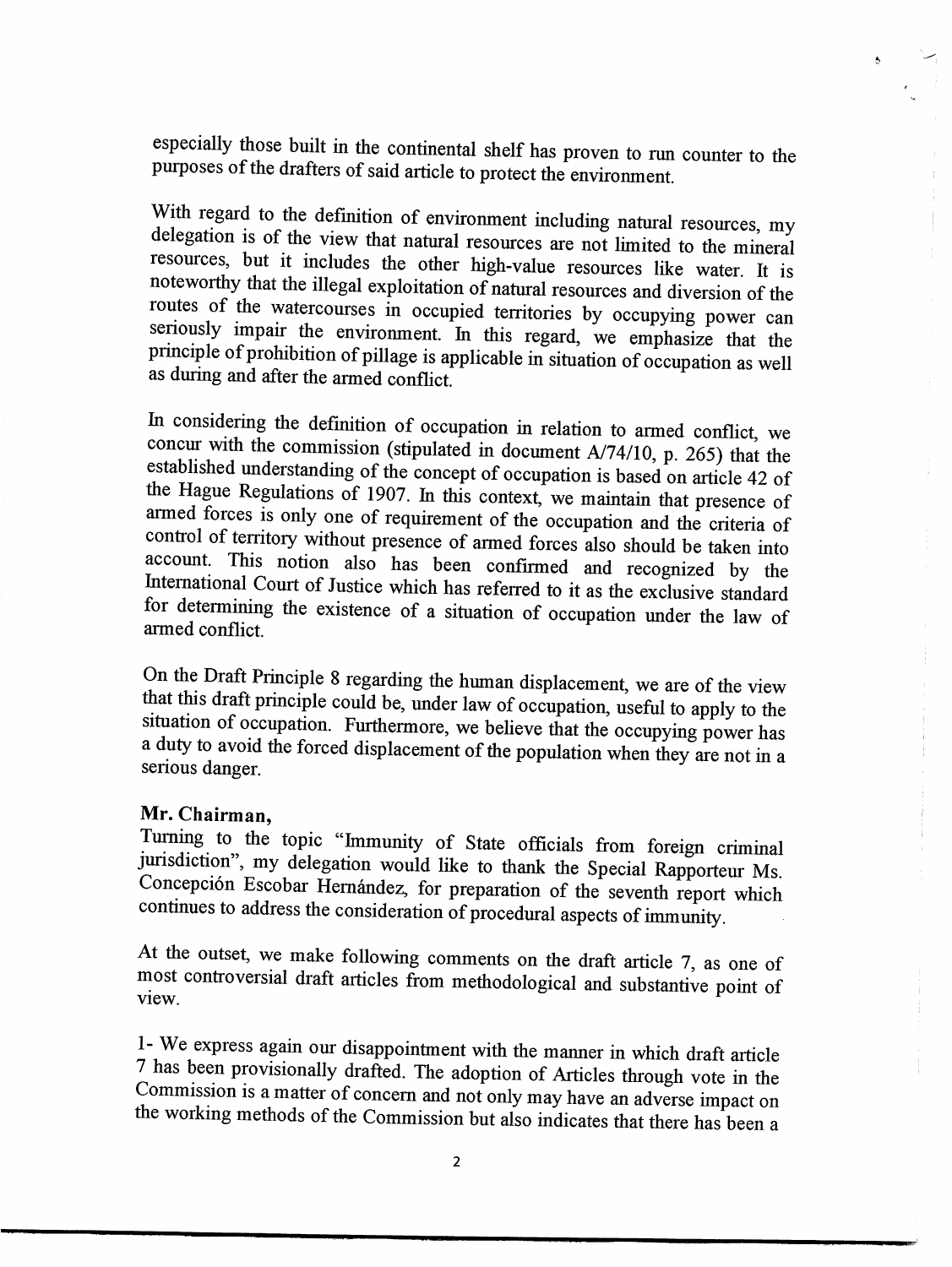fundamental division of opinions on certain issues among members, raising difficulty to conclude whether draft article 7 reflects lex lata. Therefore, we believe that it is not possible to remedy through procedural safeguards the substantive flaws in draft article 7. Moreover, we believe that the Special Rapporteur has stepped into the path of progressive development of international law by proposing draft article 7 which does not benefit from sufficient, widespread, representative and consistent state practice. This is why we do not agree that the draft article represents an appropriate means of addressing the issue.

2- We would like to note that the immunity of officials is distinct from immunity of states. The commentary of draft article 7 makes reference to some cases and national legislations which are related to immunity of states to establish an exception to immunity of officials from foreign criminal jurisdiction. Obviously, such legislation and cases could not help the ILC to show a clear trend towards considering the commission of international crimes as a bar to the application of immunity ratione materiae of State officials from foreign criminal jurisdiction.

3- We are of the view that, instead of enlisting specific crimes, such exception is best to be applied solely with regard to the most serious crimes of intemational concern, as there is doubt whether State practice and jurisprudence support the inclusion of crimes such as torture, enforced disappearance under the scope of exceptions to the immunity ratione materie from foreign criminal jurisdiction.

4- With regard to the question whether there is a conflict between immunity and jus cogens norms in the case of immunity of State officials from foreign criminal jurisdiction in relation to the commission of intemational crimes, we believe that it is difficult to see how could this conflict come to happen. It is not possible to assume that the existence of criminal responsibility for any crimes under intemational law committed by a State official automatically precludes immunity from foreign criminal jurisdiction; and that further, immunity does not depend on the gravity of the act in question. In other words, there is no recognized obligation, as a jus cogens norms, on third states to prosecute intemational crimes as well as to provide a civil remedy, even if there may be a right to do so. Undoubtedly, it would be implausible if the obligation of third states to prosecute the intemational crimes in their national comts, itself constitute a rule of jus cogens.

## Mr. Chairman

 $\mathcal{A}_1$ 

Against this backdrop, my delegation would like to make some comments on the topic including its procedural aspects.